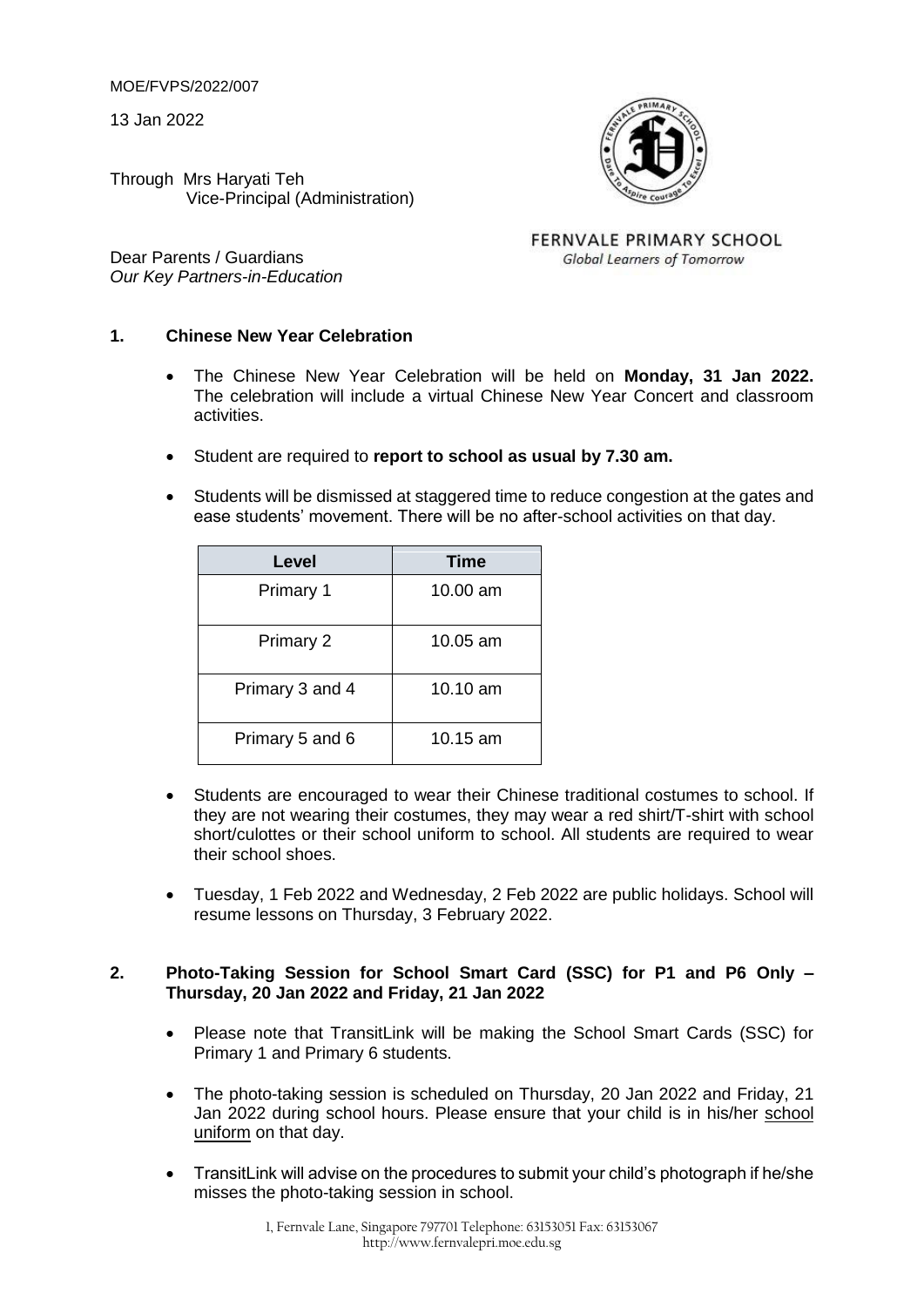#### MOE/FVPS/2022/007

| <b>Date</b>       | 20-Jan-22          | 21-Jan-22         |
|-------------------|--------------------|-------------------|
| Time              | Class              | Class             |
| 8.05am - 8.35am   | P <sub>1</sub> -CA | P6-CA             |
| 8.35am - 9.05am   | <b>RECESS</b>      | P6-GR             |
| 9.05am - 9.35am   | P <sub>1-CF</sub>  | P6-IN             |
| 9.35am - 10.05am  | P <sub>1</sub> -CO | P6-RL             |
| 10.35am - 11.05am | P1-GR              | P6-RT             |
| 11.05am - 11.35am | P <sub>1</sub> -IN | <b>RECESS</b>     |
| 11.35am - 12.05pm | P <sub>1</sub> -JO | P6-RY             |
| 12.05pm - 12.35pm | P <sub>1-RL</sub>  | $-NA-$            |
| 12.35pm - 1.05pm  | P <sub>1-RT</sub>  | P <sub>1-RY</sub> |

### **3. Transport Arrangement for After-School Programmes and CCAs**

 The school bus operator, Ren Quan Transport will be providing additional trip daily(except Wed) for students after their after-school programmes/CCAs. This service is only for students who are taking the daily school buses.

| Day                | <b>Time</b> |
|--------------------|-------------|
| Tuesday & Thursday | 4.00 pm     |
| Monday & Friday    | 4.30 pm     |

• The bus driver will collect \$3.00 per trip when your child boards the bus.

### **4. Updating of Emergency Contact and Medical Information**

- The emergency contact and medical information updating exercise is conducted annually to ensure that we have the updated contact details and medical information of your child. The information is important, especially in times of emergency.
- You would have receive the Student Details Form and Medical Declaration Form through your child's form teachers on Week 1.
- Please verify the information on the pre-printed Student Details Form and complete the Medical Declaration Form and submit them to your child's form teachers by Monday, 17 Jan 2022.

### **5. Student Protection Plan 2022**

- NTUC Income has been appointed by MOE to provide Group Personal Accident Insurance for all students. The policy coverage includes medical expenses incurred due to accident in school and during school activities.
- Please refer to website<https://www.income.com.sg/studentgpa> for more details.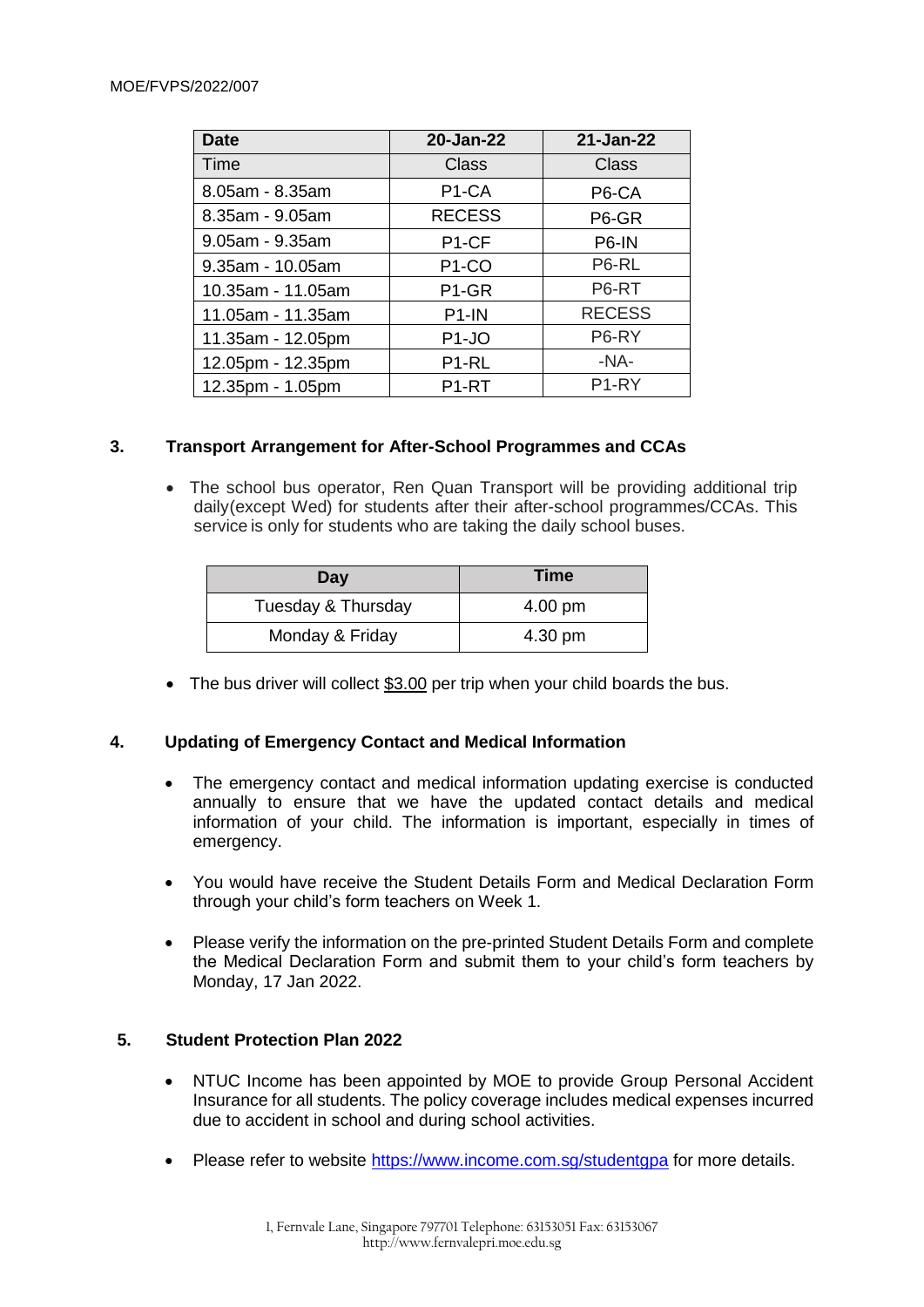## **6. Primary 1 and 6 Class Photo-Taking Session 2022 – Thursday, 24 Feb 2022**

 Class photo-taking session for all P1 and P6 class will be held on Thursday, 24 Feb 2022 during school curriculum time.

| Day and Date          | <b>Classes</b> |
|-----------------------|----------------|
| Thursday, 24 Feb 2022 | All P1 & P6    |

- P1 and P6 students are required to wear their school uniform to school on the day of photo-taking. P6 students are required to bring along their school uniform if they are wearing their PE attire to school in the morning.
- Due to safe distancing measures, student photograph will be taken individually and collage into a photograph. The estimated costs of the photographs are as follows:
	- o Cost for 8R Size Photo with Lamination \$8.00/per piece
- P1 and P6 students who are under MOE Financial Assistance Scheme (FAS) will receive a complimentary class photo.
- The Order Form will be given to your child/ward after the photo-taking. You may wish to note that the purchase of photographs is not compulsory.

### **7. Road Safety and Traffic Management**

- The safety and security of our students are our top priorities. We have put in place measures to make sure that the school is safe and secure for our students.
- We would like to seek your cooperation to drive safely at all times within the school car park and along the road outside the school. Please adhere to the traffic rules and instructions given by our staff and security guards on duty.
- For the safety of the students, we appeal to you to refrain from dropping off and picking up your child along Fernvale Lane (outside main gate) and Sengkang West Avenue (outside Orange Gate).
- For morning arrival, please drive into the school and drop off your child at the school foyer between 6.45 am and 7.30 am. Please do not delay in dropping off your child. Doing so may create congestion of vehicles along Fernvale Lane (outside main gate) as cars are waiting to turn into the school. Your child should get his/her bag ready and alight from the car once you stop at the school foyer.
- For dismissal, please park your vehicle at nearby HDB multi-storey car park and fetch your child from the Orange or Blue Gate.

#### **8. Filming and Photography of School Activities and Lessons for School Publication, Outreach Programmes and Professional Development of Teachers**

 From time to time, the school may feature our students and our students' work in the school's newsletters, articles, magazines, videos and other media platforms. Such publications and productions are the copyright of the school and please be assured that the resources will only be used for school-based sharing and outreach efforts approved by the school.